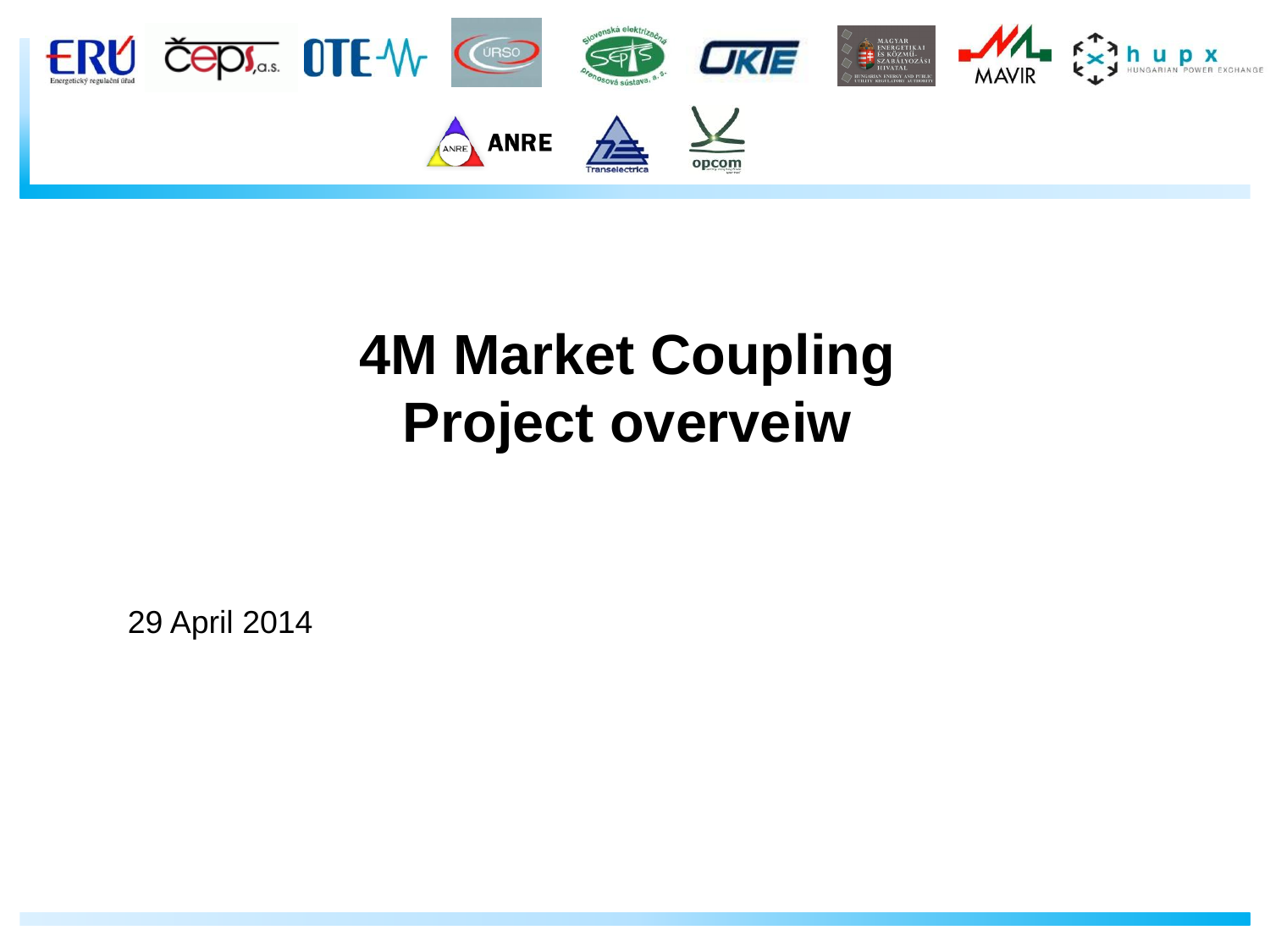# 4M Market Coupling Project

ERU ČEPI TEW C<sup>RO</sup> ST. UKE

ANRE A

• Day-ahead ATC based price coupling covering Czech-Slovak-Hungarian+Romanian market areas



MAVIR END N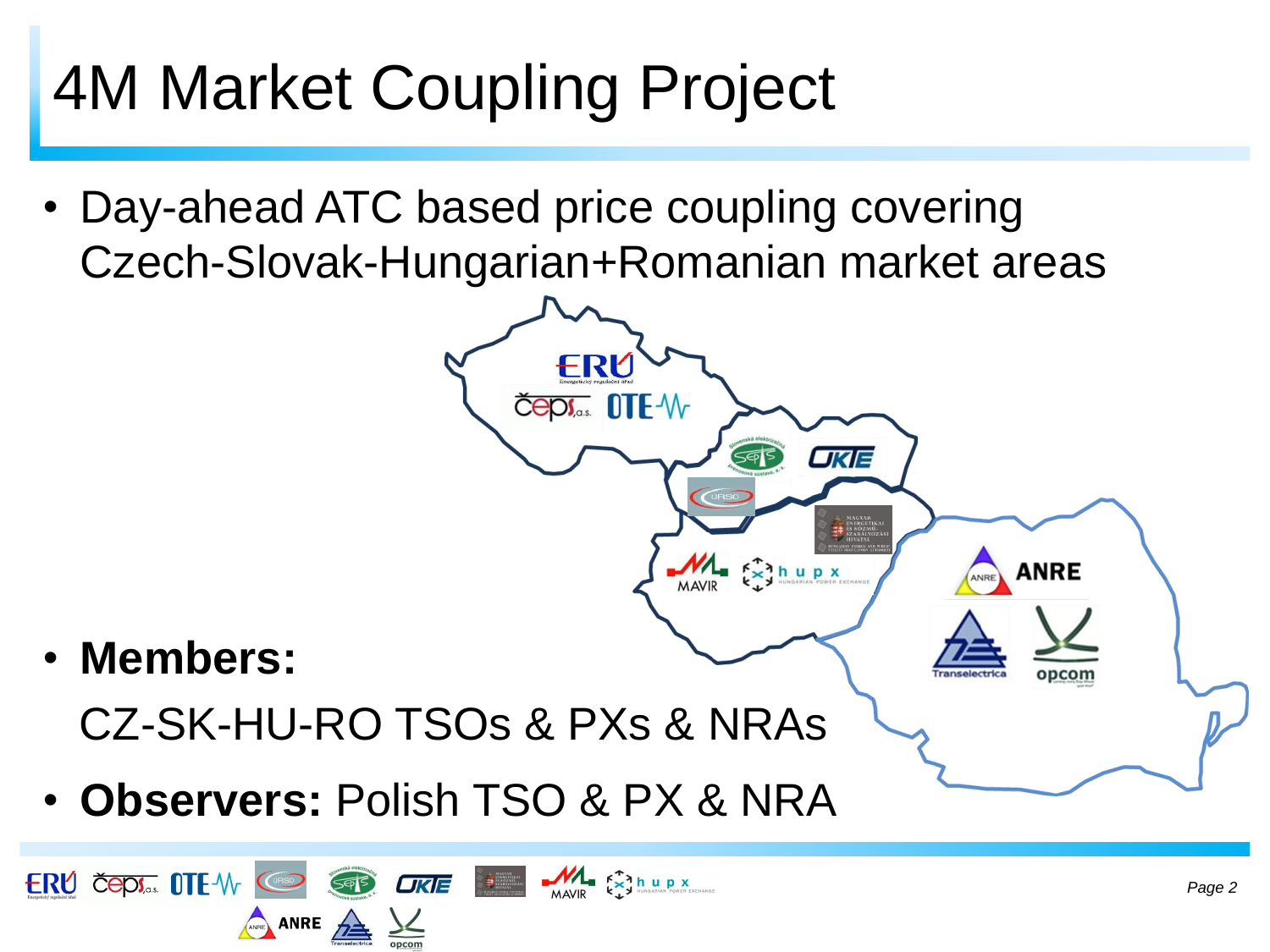# Project goals

**Main goals:**

- Extension of CZ-SK-HU MC to Romania
- 4M countries wish to introduce benefits of market integration to market participants as soon as possible
- Get prepared for joining European Price Coupling implement MC based on PCR solution

#### **Context:**

- Stepwise market integration is the only way forward due to a **blocked situation and slow progress in the CEE region**
	- Flow-based capacity calculation methodology
	- Overlapping regions and other integration activities
- CEE regional solution is not agreed yet
- The extension does not hinder the regional development as it is an intermediate step towards European Price Coupling

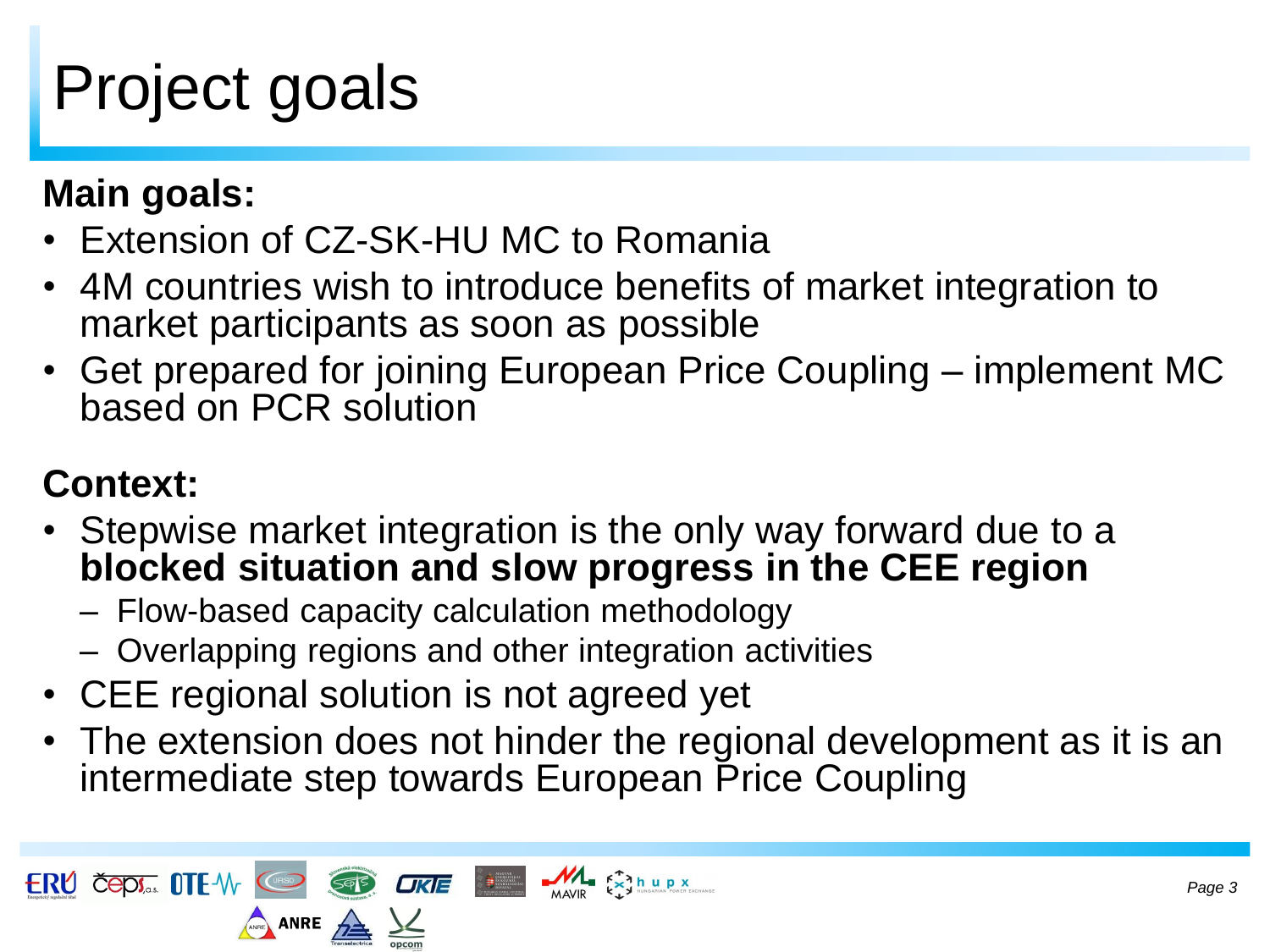#### General milestones, project plan & Go-Live Date



- Planned go-live is 11 November 2014
- Date will be confirmed in August 2014
- Coordinated workshops for market participants in September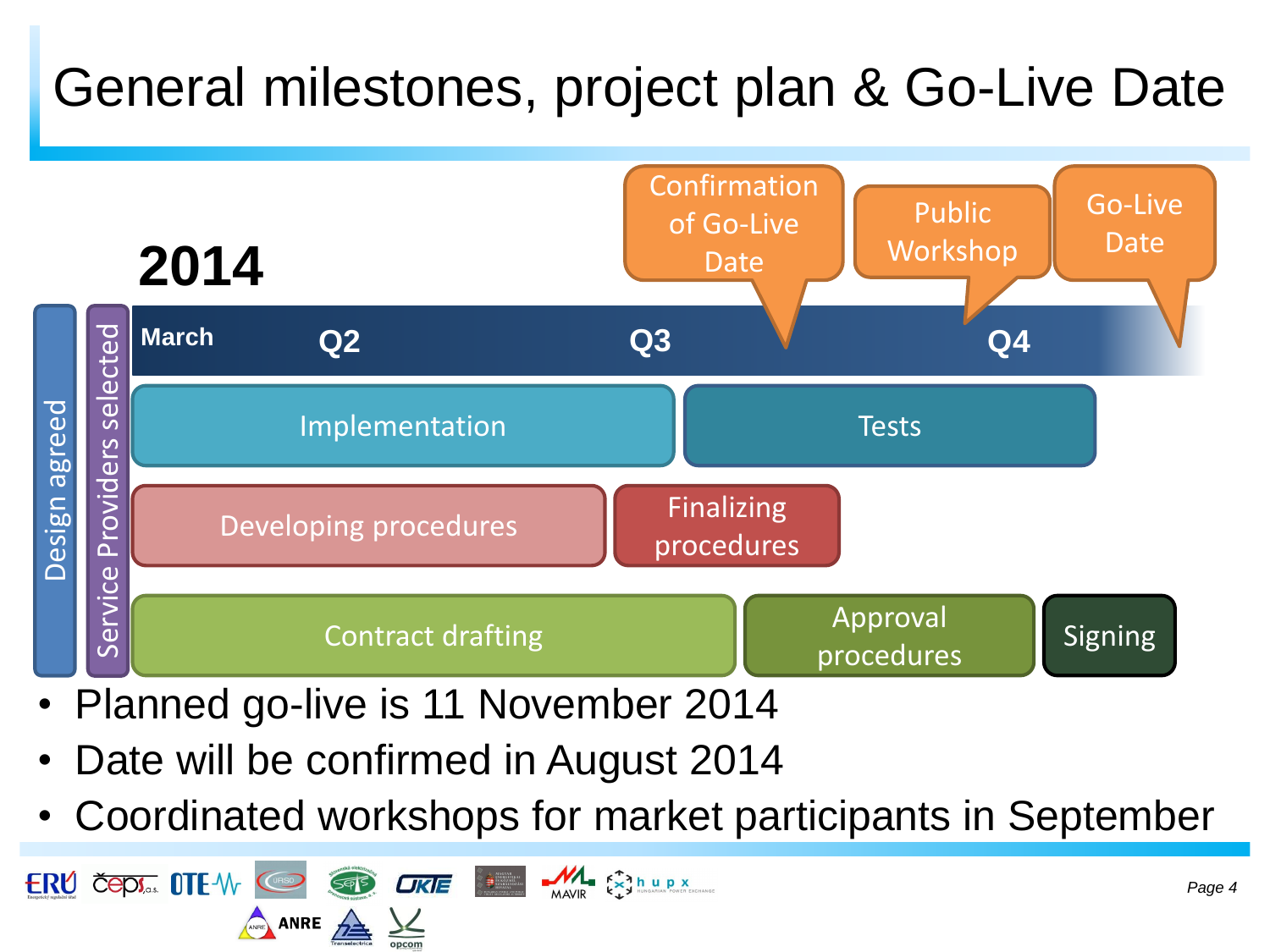## 4M MC topology

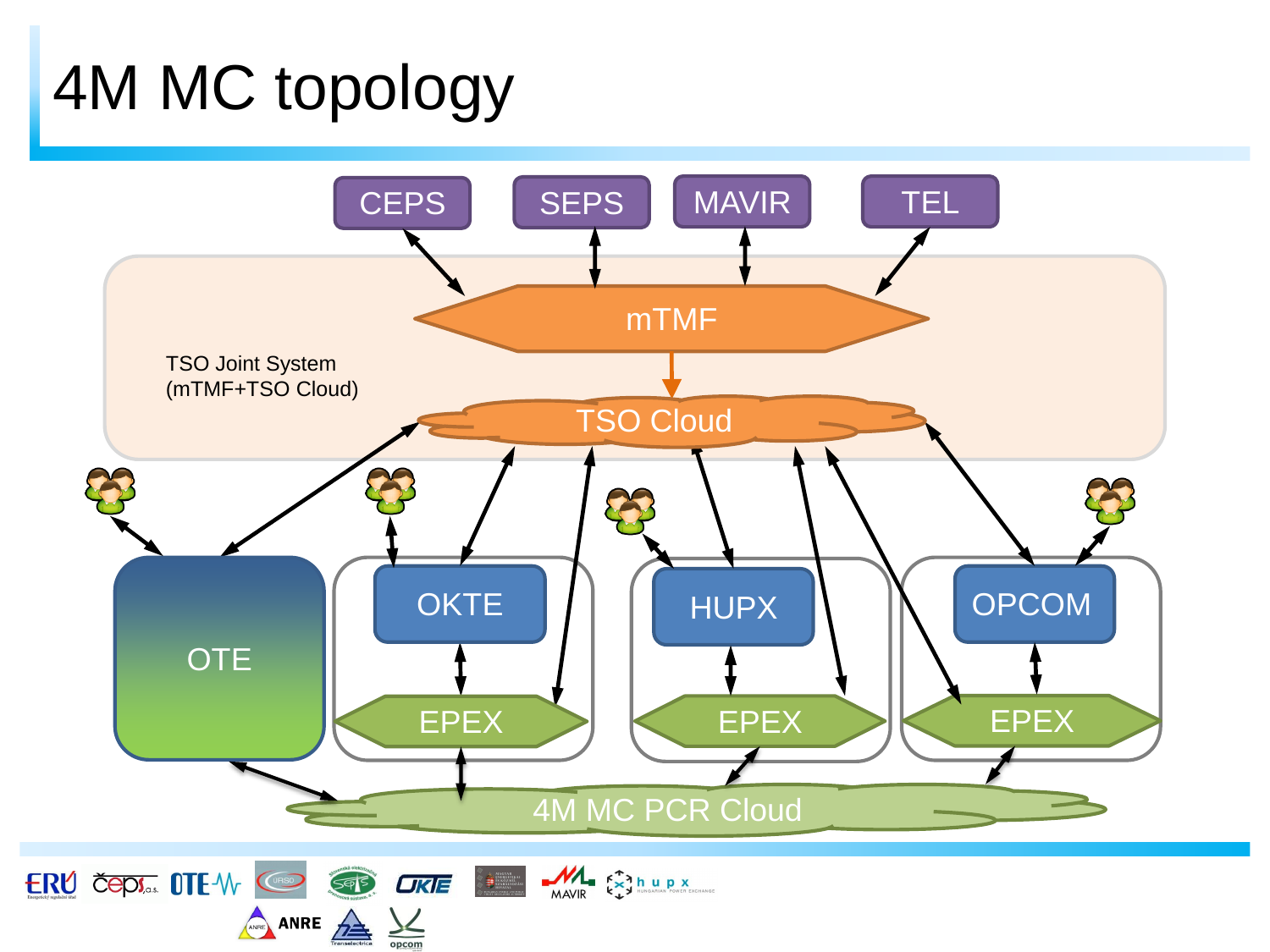# PX technical solution

- PCR implementation fully in line with the target model
	- 1 Full PCR Member (OTE)
	- 3 Serviced PXs (OKTE, HUPX, OPCOM) by EPEX Spot In operation OTE and EPEX Spot act as Coordinator in rotation.
- PCR solution is an important step forward for further integration:
	- implemented interfaces can be reused with further extensions
	- coupling procedures compatible with NWE/SWE (except timing)
	- PCR IT solution same as in NWE/SWE
		- under implementation in CSE
		- already running in NWE/SWE regions

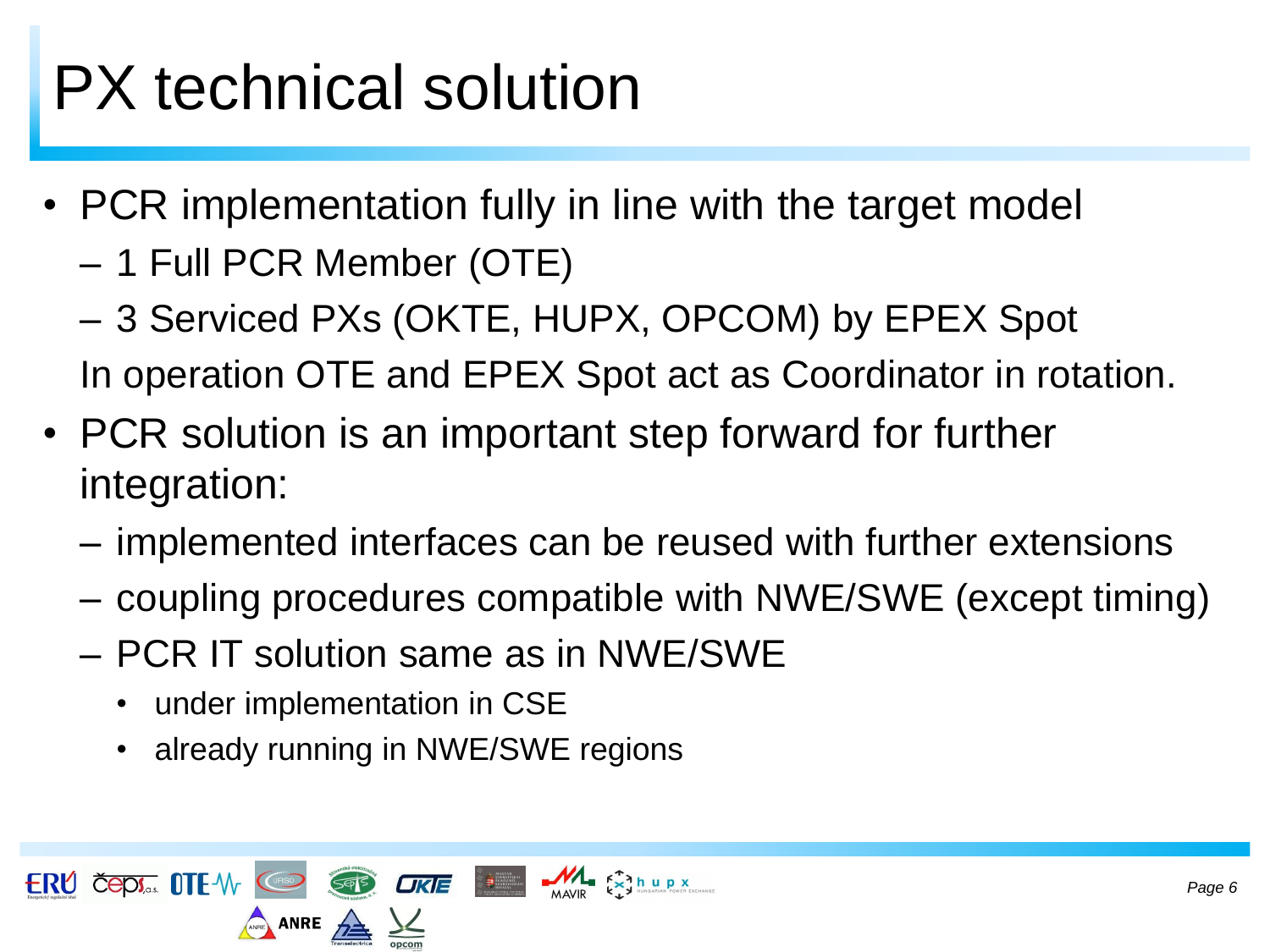## Harmonisation of market characteristics

| <b>Parameter</b>                                | Value*                           |  |
|-------------------------------------------------|----------------------------------|--|
| Time zone                                       | <b>CET</b>                       |  |
| <b>Standard Publication of Capacities</b>       | 9:15 (by TSOs)                   |  |
|                                                 | 9:30 (by PXs)                    |  |
| Deadline for modification of capacities         | 10:30                            |  |
| <b>Gate Closure Time</b>                        | 11:00                            |  |
| <b>Standard Publication of Results by PXs**</b> | 11:30-40                         |  |
| (Publication Time: Tp)                          |                                  |  |
| <b>Standard Publication of Results by TSOs</b>  | $Tp + 5$ minutes                 |  |
| <b>Nomination Deadline</b>                      | 14:30                            |  |
| <b>Cross-border Flow decimals</b>               | One digit (0.1 MW)               |  |
| <b>Price decimals</b>                           | Two digits $(0.01 \text{E/MWh})$ |  |
| <b>Min/Max prices</b>                           | €/MWh -500/+3000                 |  |
| <b>Second Auction Trigger</b>                   | €/MWh -150/+500                  |  |
| <b>Volume Tick size</b>                         | One digit (0.1 MW)               |  |
| <b>Price Tick size</b>                          | Two digits $(0.01)$ €/MWh)       |  |

\* The timings are subject to the procedural tests.

\*\* Without Second Auction. In case of Second Auction or application of any backup/fallback procedure the publication time is postponed.

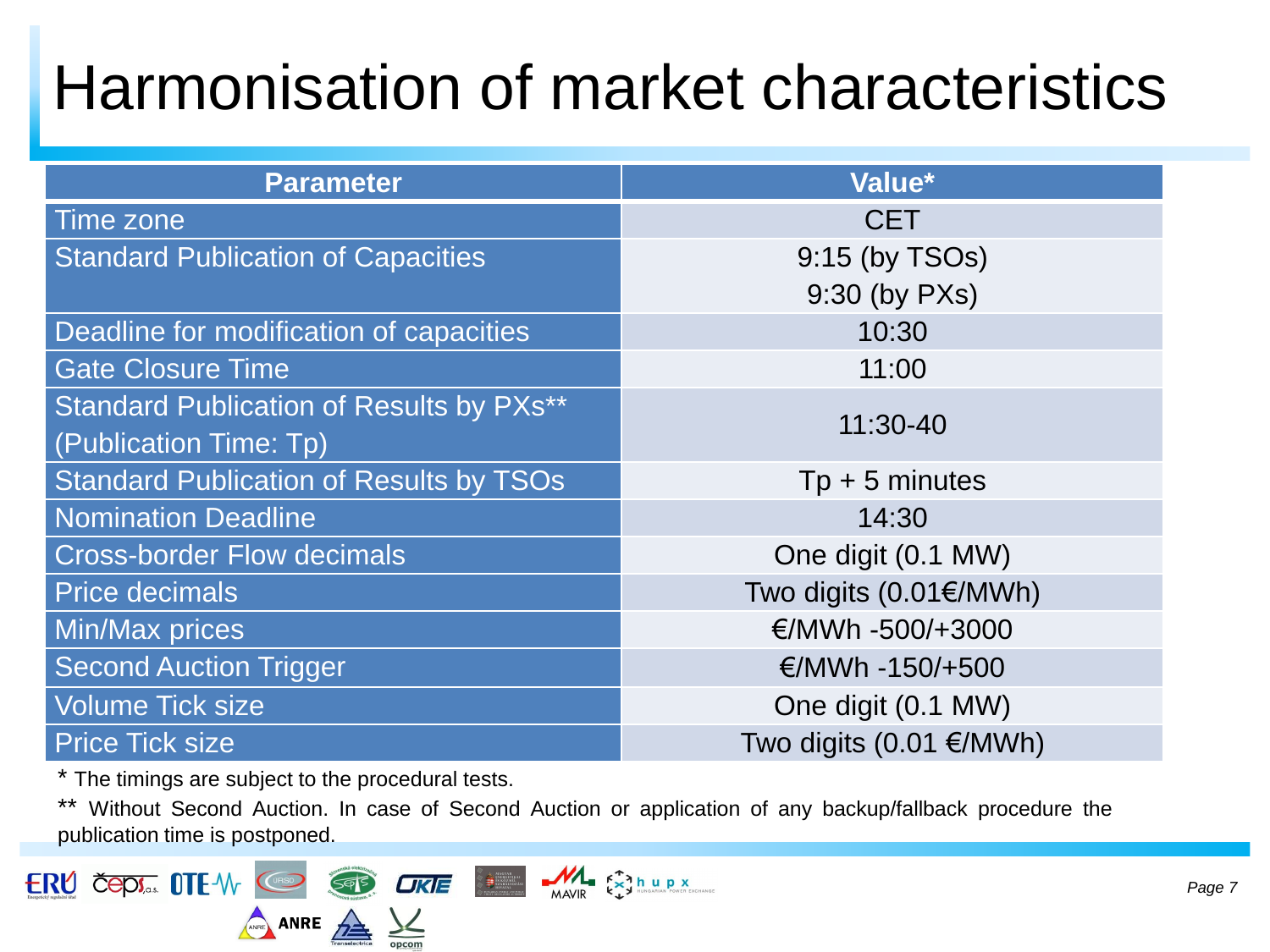# TSO technical solution

- Equal status of all connected TSOs
- The only TSO platform (no rotation, simple contract)
- Allows easy changing of PX roles (Coordinator/Non-Coordinator)
- Excelent experiences on performance and functionalities from CZ-SK-HU MC
- *mTMF* and *TSO Cloud* systems are easily extendable
	- Unlimited number of TSOs and PXs
	- extension of the system with almost no costs

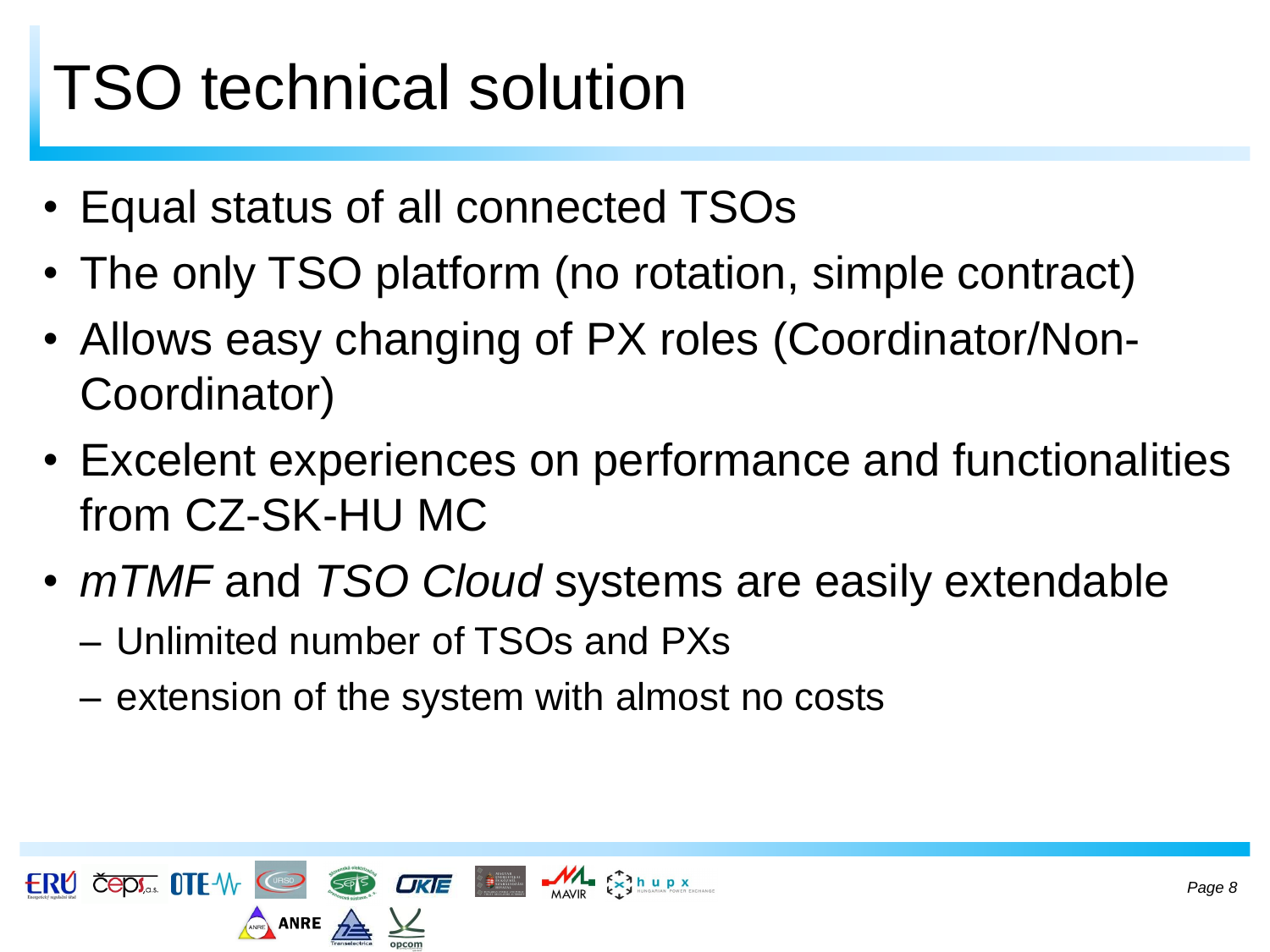## 4M MC settlement and shipping



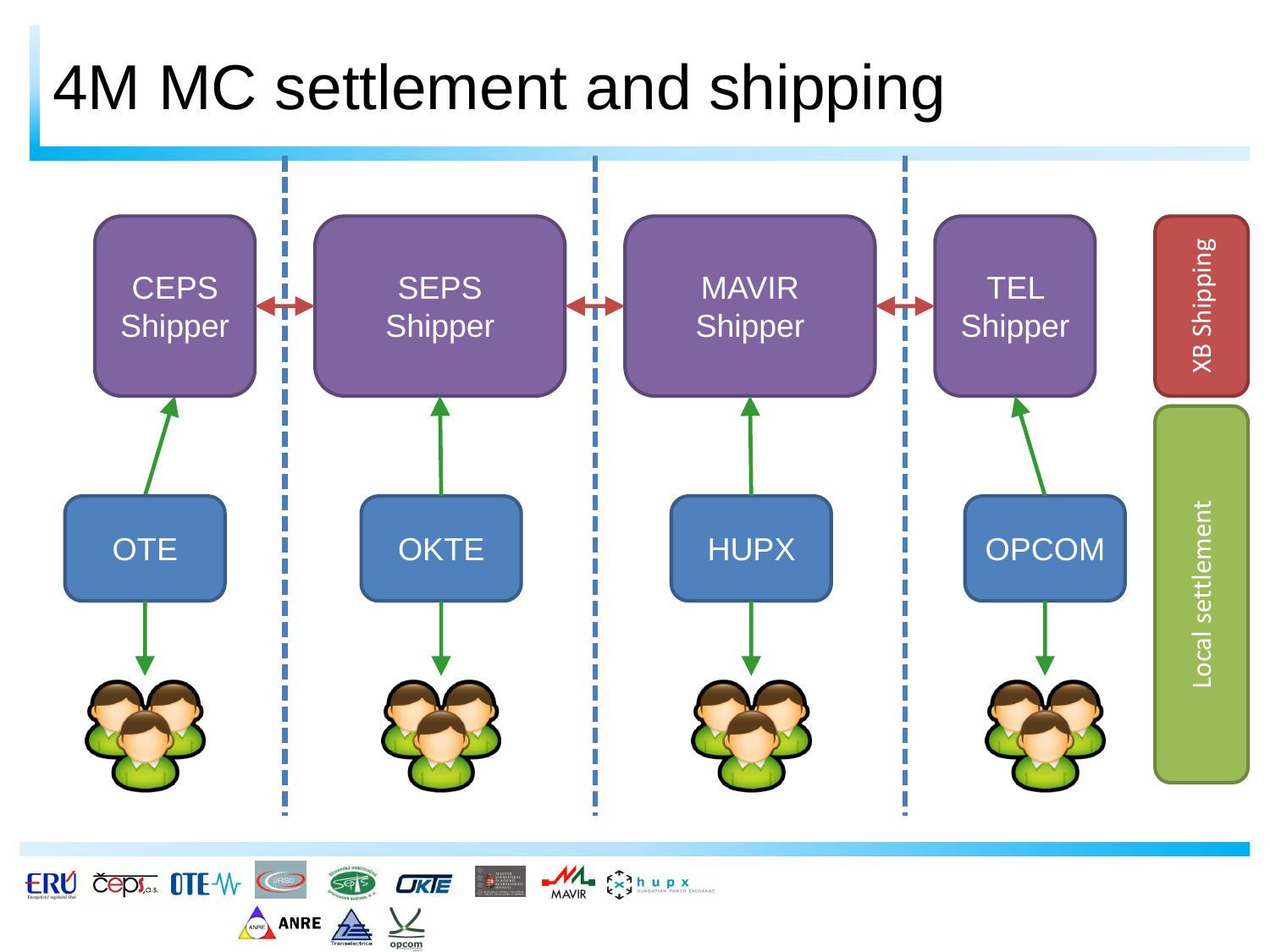# Fallback solution

- The 4M MC Project strives to adopt same principles as in NWE MC in order to allow smooth transition when coupling with NWE region.
- Explicit shadow auction are used for all the three borders as a fallback solution for capacity allocation: CEPS organizes it for CZ-SK border, and MAVIR for SK-HU and HU-RO borders.
- Partial decoupling will be not implemented in 4M MC.
- Process timings will be published sufficiently in advance before go-live in order that market participants may adapt.

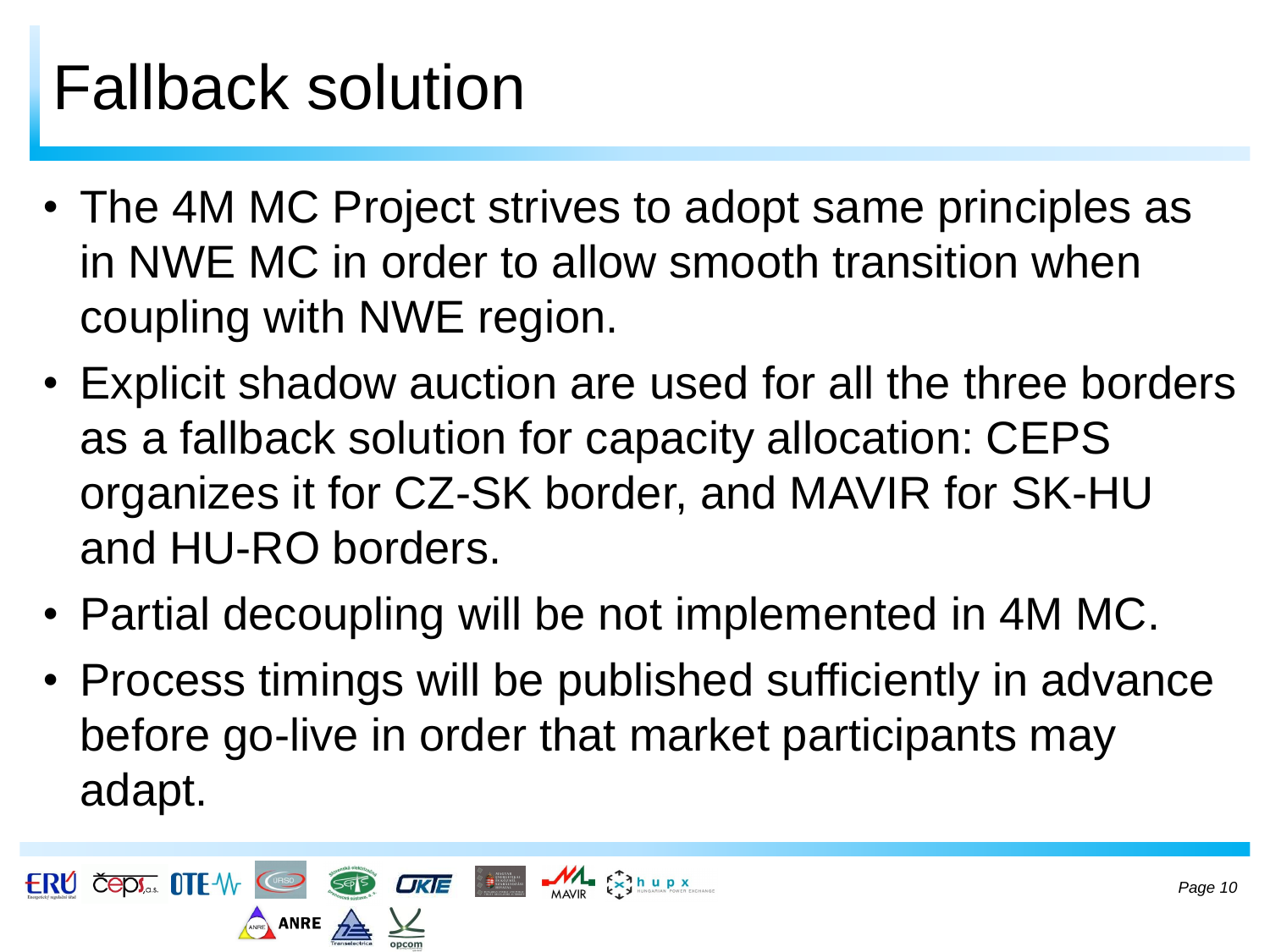# 4M MC heads to the IEM

- Prepares PXs and TSOs for the target model
- Current coordinated capacity calculation method remains (ATC)
- Provides market participants benefits of implicit allocation already before Flow-Based MC is implemented
- Promotes cross-regional integration by involving Romania and is open for other markets as well
- PX Systems in 4M MC support further integration with NWE region
- Go-live is expected on 11th November 2014